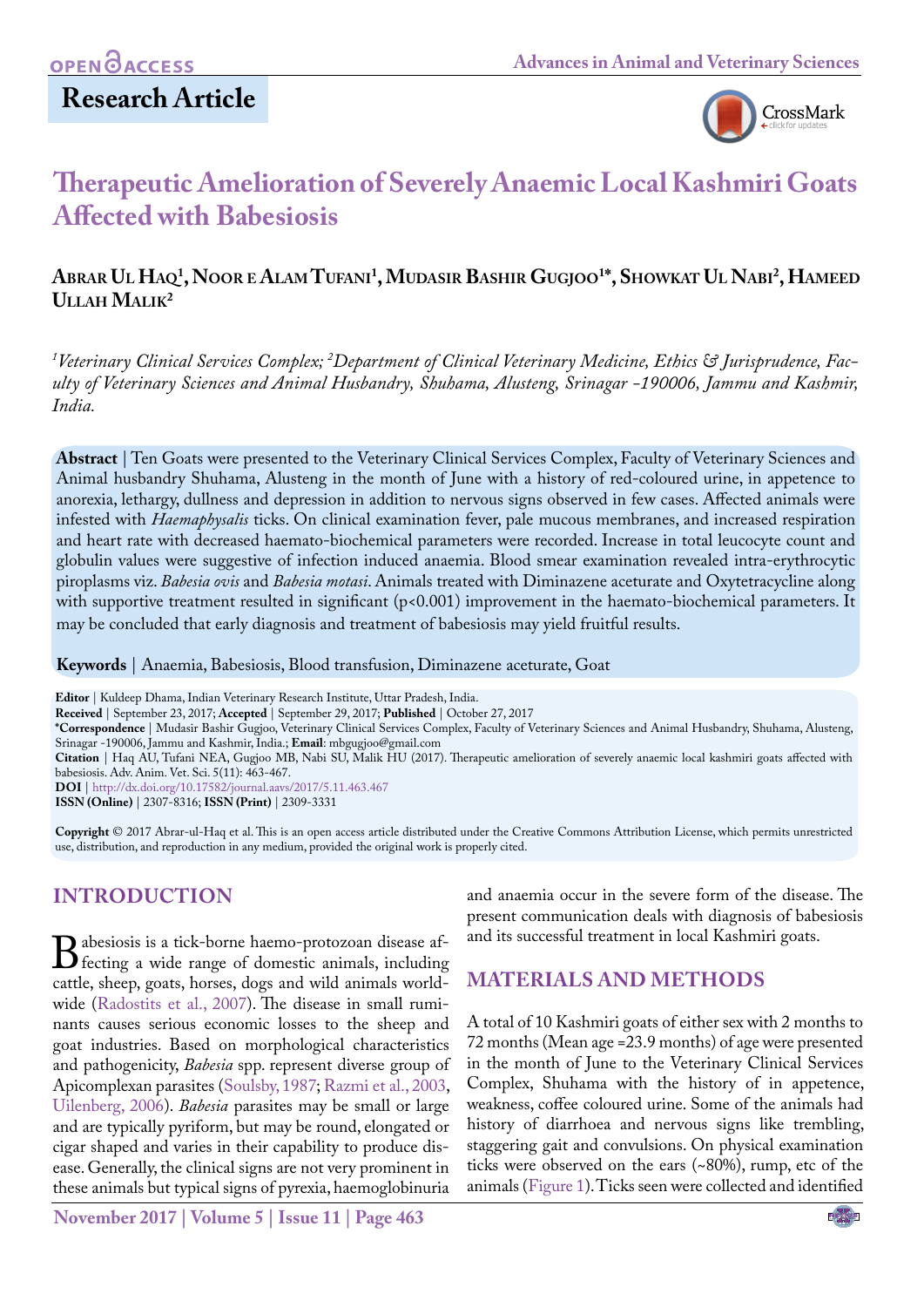# **OPEN GACCESS**

#### **Advances in Animal and Veterinary Sciences**

under microscope. For haemato-biochemical examination, 5 ml of whole blood was collected from jugular veins (2ml into EDTA vials and left over 3ml into clot activator vial) both prior to treatment as well as after treatment. In addition, thin blood smears were made from the peripheral blood of all the animals for evaluation of haemoprotozoan infestation, if any. Blood smear slides from pre as well as post treatment animals were Giemsa-stained and examined microscopically following the standard protocol [\(Almeria](#page-3-1) [et al., 2001\)](#page-3-1).



Figure 1: Animals affected with ticks on different body parts (A, B); *Haemaphysalis spp.* removed from different body parts (C); pale mucus membranes visible (D)

#### <span id="page-1-0"></span>**Statistical analysis**

Student's t-test was applied to the data to compare the means and determine the statistical difference, if any.

#### **Results**

Clinical examination revealed pale mucous membrane, tachycardia and tachypnea depicting anaemia. To confirm the anaemia, haematological examination revealed low levels of haemoglobin (3.06±0.85 g/dl), PCV (9.8±2.89%) and TEC (2.602±0.43- ×106 µ/l) ([Table 1](#page-2-0)). Further, the high TLC (13.58 ±0.75×10<sup>3</sup> µ/l) count observed in animals was suggestive of infection. Biochemical estimation revealed low levels of glucose (24.8±8.5 mg/dl), protein (5.242±0.13 g/dl) and albumin (1.295±0.14 g/dl) but an increase in globulin (3.947±0.11 g/dl) with A/G ratio of 0.329±0.04 ([Table 2](#page-2-1)). The infectious agent was confirmed upon examination (1000 X) of thin blood smear wherein intra erythrocytic *Babesia* piroplasms were located. Parasites that were smaller round shaped with marginal location inside the erythrocytes was diagnosed as *Babesia ovis* ([Fig-](#page-1-1)

**November 2017 | Volume 5 | Issue 11 | Page 464**

[ure 2A](#page-1-1)), while intra-erythrocytic parasite that appeared as large piroplasm either as single or double pyriform were diagnosed as *Babesia motasi* [\(Figure 2B\)](#page-1-1). On the basis of clinical, haemato-biochemical parameters, and presence of the characteristic piroplasms on peripheral blood smears, diagnosis made was babesiosis.



<span id="page-1-1"></span>**Figure 2:** Microscopic examination of Giemsa-stained blood smears showing presence of intra-erythrocytic Babesia ovis (A) and Babesia motasi (B) (1000x)

All the animals were treated with the intramuscular administration of Diminazene aceturate (Berenil RTU) @ 3.5 mg/kg body weight, i.e. 1 ml/20 kg body weight in the neck muscles daily for 2 successive days and Oxytetracycline @ 10 mg/kg body weight intramuscularly daily for 5 days. In addition, supportive therapy such as haematinic, inj. Feritas, 1 ml/30kg body weight intramuscularly on alternate days for a period of 5 days and liver tonic, Livotas, 2-3 tsp daily for 10 days was provided. To check ectoparasite infestation, all the animals were treated with cypermethrin @ 2 ml/lit of water externally twice a week. Moreover, because of severely deteriorating condition and severe anaemia (Hb 1.5 g/dl), one goat was treated with whole blood @ 20 ml/kg body weight intravenously. After one week, the peripheral blood smear examination was found negative for *Babesia* piroplasm in most of the animals.The haemato-biochemical parameters observed post treatment were significantly ( $p$ <0.01) improved ([Table 1](#page-2-0) an[d 2](#page-2-1)).

#### **Discussion**

The current study reports simple way to diagnose babesiosis in goats and its therapeutic amelioration. The haemoprotozoan parasites detected were Babesia ovis and Babesia motasi as also reported by others in goats ([Yeruham et al., 1998;](#page-4-3) [Uilenberg, 2001](#page-4-4); [Razmi et al.,](#page-4-1)  [2003](#page-4-1)[; Smith and Sherman, 2009\)](#page-4-5). The clinical findings (pale mucus membranes, tachycardia and tachypnoea) and haematological findings viz. decrease in Hb, PCV, TEC and increase TLC are typical of babesiosis as also reported previously [\(Esmaeilnejad et al., 2012;](#page-3-2) [Sevinc et al., 2013](#page-4-6)). The haemolytic anaemia that arise in babesiosis occurs due to release and re-invading of trophozoites to other red blood cells ([Callow and Pepper, 1974](#page-3-3); [Sevinc et al., 2007](#page-4-6)),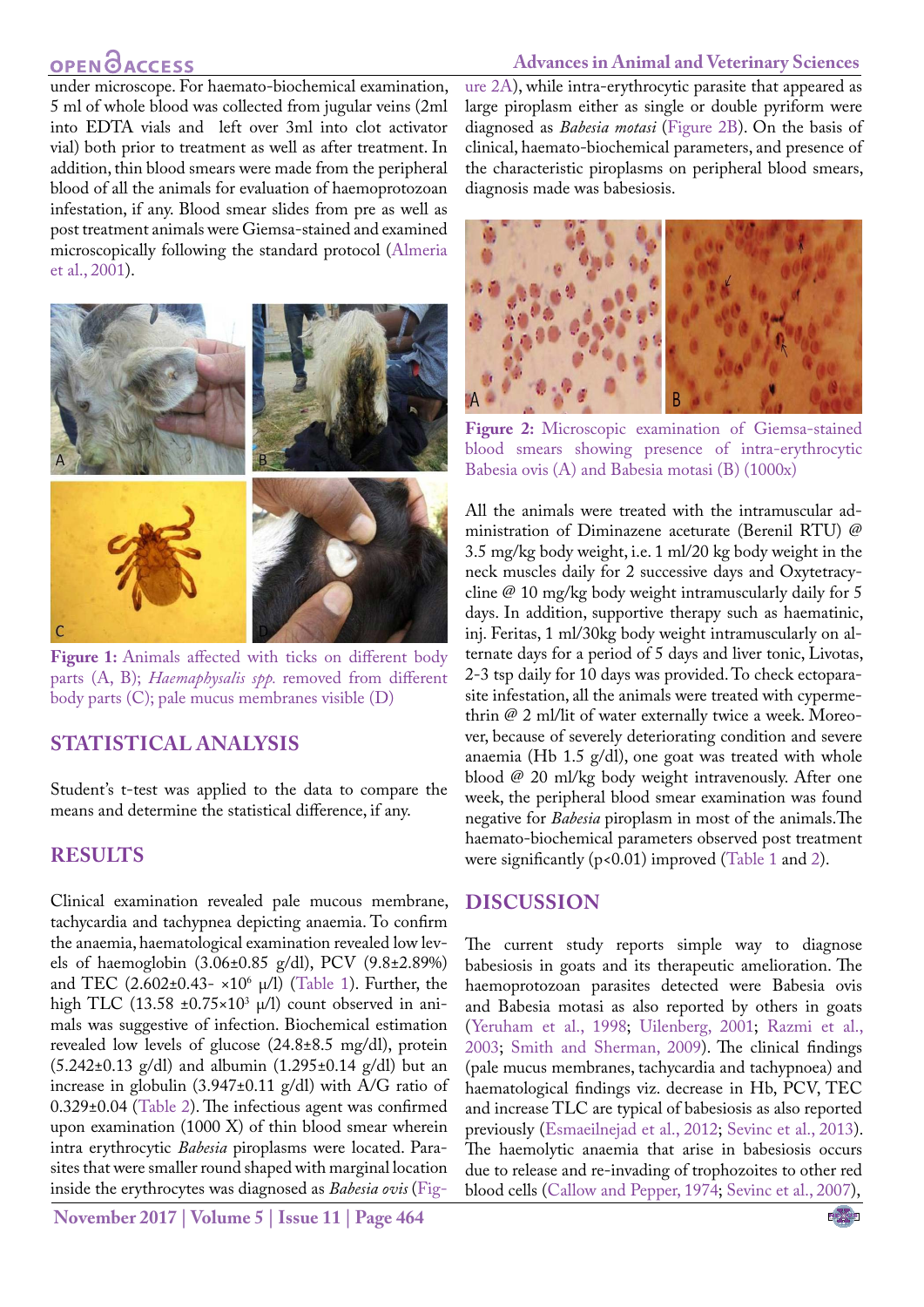<span id="page-2-0"></span>**1:** Pre- and post-treatment Haematological profile of 10 Babesia affected goa

|                                   |         | Hb(g/dl)                     |                 | $PCV$ (%)                   |                 | TEC(10 <sup>6</sup> cells/µl) |                 | $TLC(10^3$ cells/ $\mu$ l)    |                  |
|-----------------------------------|---------|------------------------------|-----------------|-----------------------------|-----------------|-------------------------------|-----------------|-------------------------------|------------------|
| S.No. Age                         | (Month) | Pre T                        | Post T          | Pre T                       | Post T          | Pre T                         | Post T          | Pre T                         | Post T           |
|                                   | 24      | 1.5                          | 8.5             | 5.0                         | 23.0            | 2.0                           | 6.9             | 14.8                          | 11.9             |
| 2                                 | 6       | 3                            | 7.7             | 11.0                        | 21.0            | 2.3                           | 6.2             | 13.8                          | 10.7             |
| 3                                 | 12      | 3.6                          | 7.9             | 10.0                        | 25.0            | 2.5                           | 7.1             | 12.9                          | 11.4             |
| $\overline{4}$                    | 2       | $\overline{4}$               | 8.2             | 14.0                        | 24.0            | 3.0                           | 7.5             | 12.5                          | 9.8              |
| 5 <sup>5</sup>                    | 36      | 4.1                          | 8.6             | 13.0                        | 26.0            | 3.29                          | 8.2             | 12.8                          | 10.2             |
| 6                                 | 12      | 3.8                          | 8.0             | 12.0                        | 25.0            | 3.23                          | 7.3             | 13.2                          | 11.4             |
| $\overline{7}$                    | 60      | 2.5                          | 6.7             | 8.0                         | 20.0            | 2.6                           | 5.9             | 14.2                          | 11.2             |
| 8                                 | 3       | 2.1                          | 5.8             | 6.0                         | 17.0            | 2.2                           | 4.8             | 14.5                          | 12.4             |
| 9                                 | 12      | 2.8                          | 6.9             | 9.0                         | 23.0            | 2.4                           | 5.7             | 13.5                          | 12.3             |
| 10                                | 72      | 3.2                          | 7.5             | 10.0                        | 22.0            | 2.5                           | 6.3             | 13.6                          | 12.1             |
| Mean<br>$V_{\alpha}$ <sub>1</sub> | 23.9    | $3.06 \pm 0.85$ <sup>a</sup> | $7.58 \pm 0.88$ | $9.8 \pm 2.89$ <sup>a</sup> | $22.6 \pm 2.71$ | $2.602 \pm 0.43$ <sup>a</sup> | $6.59 \pm 0.99$ | $13.58 \pm 0.75$ <sup>a</sup> | $11.34 \pm 0.88$ |

Values

Mean values with different superscript vary significantly (p<0.01)

**Pre T**: Pre treatment value and **Post T**: Post Treatment values.

<span id="page-2-1"></span>

| Table 2: Pre- and post-treatment biochemical profile of 10 Babesia affected goats |  |  |
|-----------------------------------------------------------------------------------|--|--|
|-----------------------------------------------------------------------------------|--|--|

| <b>S. No.</b>  |                | Glucose(mg)<br>dl)        |               | <b>Total protein</b><br>(g/dl) |                                              | Albumin $(g/dl)$ Globulin $(g/dl)$ |                     |                             |                | A:G ratio                   |                |
|----------------|----------------|---------------------------|---------------|--------------------------------|----------------------------------------------|------------------------------------|---------------------|-----------------------------|----------------|-----------------------------|----------------|
|                | Age<br>(Month) |                           |               |                                | Pre T Post T Pre T Post T Pre T Post T Pre T |                                    |                     |                             | $PostT$ Pre T  |                             | PostT          |
| $\mathbf{1}$   | 24             | 10                        | 22            | 5.20                           | 5.25                                         | 1.01                               | 2.22                | 4.19                        | 3.03           | 0.24                        | 0.73           |
| 2              | 6              | 18                        | 28            | 5.31                           | 5.34                                         | 1.34                               | 2.30                | 3.97                        | 3.04           | 0.34                        | 0.75           |
| 3              | 12             | 27                        | 47            | 5.35                           | 5.72                                         | 1.41                               | 2.66                | 3.94                        | 3.06           | 0.36                        | 0.87           |
| 4              | $\overline{2}$ | 32                        | 52            | 4.98                           | 5.31                                         | 1.17                               | 2.28                | 3.81                        | 3.03           | 0.31                        | 0.75           |
| 5              | 36             | 38                        | 55            | 5.01                           | 6.22                                         | 1.21                               | 3.20                | 3.80                        | 3.02           | 0.32                        | 1.06           |
| 6              | 12             | 34                        | 53            | 5.38                           | 6.30                                         | 1.49                               | 3.18                | 3.89                        | 3.12           | 0.38                        | 1.02           |
| $\overline{7}$ | 60             | 22                        | 44            | 5.27                           | 5.79                                         | 1.29                               | 2.72                | 3.98                        | 3.07           | 0.32                        | 0.88           |
| 8              | 3              | 19                        | 30            | 5.30                           | 5.98                                         | 1.25                               | 2.67                | 4.05                        | 3.31           | 0.31                        | 0.81           |
| 9              | 12             | 28                        | 45            | 5.33                           | 5.92                                         | 1.42                               | 2.77                | 3.91                        | 3.15           | 0.36                        | 0.88           |
| 10             | 72             | 20                        | 42            | 5.29                           | 6.01                                         | 1.36                               | 2.89                | 3.93                        | 3.12           | 0.35                        | 0.93           |
| Mean Values    | 23.9           | 24.8<br>$\pm 8.5^{\circ}$ | 41.8<br>±11.3 | 5.242<br>$\pm 0.13^{\circ}$    | 5.784<br>$\pm 0.37$                          | 1.295<br>±0.14 <sup>a</sup>        | 2.689<br>$\pm 0.34$ | 3.947<br>$\pm 0.11^{\circ}$ | 3.095<br>±0.08 | 0.329<br>$\pm 0.04^{\circ}$ | 0.868<br>±0.11 |

Mean values with different superscript vary significantly (p<0.01) **Pre T**: Pre treatment value and **Post T**: Post Treatment values

autoimmune phenomena ([Argon, 1976\)](#page-3-4), increase of host erythrocyte permeability ([Alkhalil et al., 2007](#page-3-5)) and erythro- phagocytosis by activated macrophage ([Saleh,](#page-4-7) [2009](#page-4-7)). However, the severity of haemolysis of anaemia is directly proportional to parasitemia ([Alsaad et al., 2009\)](#page-3-6). Leukocytosis occurred due to the defensive response to invading protozoans in the initial stages of the infection ([Radostitis et al., 2007](#page-3-0)).

Decrease in the glucose concentration in tick infested goats might be attributed to partial anorexia and metabolic disturbances of the diseased animals ([Pandy et al.,](#page-3-7)

[1987;](#page-3-7) [Clover et al., 1995](#page-3-8); [Kumar et al., 2010](#page-3-9)). The Reduction of protein and albumin levels in babesiosis probably corresponded to disturbance in liver function, urinary loss of albumin associated with renal failure (proteinuria) and anorexia in relation to high rise of body temperature [\(Su](#page-4-8)[laiman et al., 2010;](#page-4-8) [Esmaeilnejad et al., 2012](#page-3-2); [Ajitha et al.,](#page-3-10)  [2017\)](#page-3-10). Increased globulin levels can be attributed to the parasitic antigen and released haemoglobin from the destructed erythrocytes. Lower A: G ratio in *Babesia* affected animals may be due to decreased levels of albumin in anaemic animals ([Coles et al., 1980\)](#page-3-11).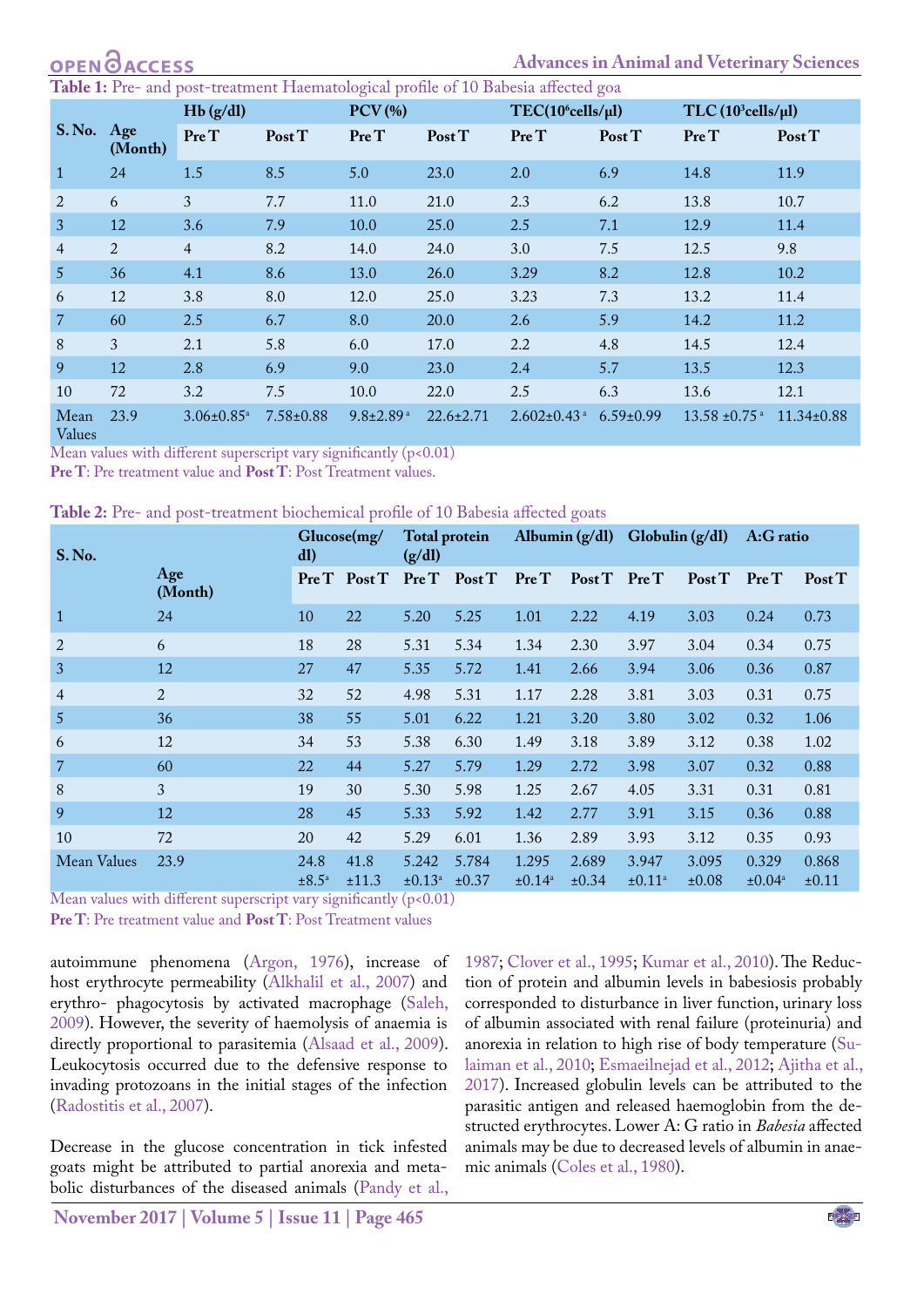# **OPEN**OACCESS

The cases were detected in the peak summer season and may be due to more prevalence of ticks during the season [\(Rashid et al., 2010](#page-3-12); [Al-Mahmudet al., 2015](#page-3-13); [Rath](#page-3-14)[er et al., 2015](#page-3-14)). The main vector involved in transmission was *Haemaphysalis* ([Figure 1\)](#page-1-0) as has been reported earlier [\(Friedhoff, 1997](#page-3-15); [Guan et al., 2002\)](#page-3-16). The prevalence of the disease in goats has been reported to be lowest (0.75%) among the ruminants [\(Rather et al., 2015\)](#page-3-14) which may be due to their resistance against diseases. But climatic changes are expected to increase the risks of vector‐borne diseases owing to rise in temperature and change in rainfall pattern, expanding of vector populations in unforeseen areas (higher altitude or temperate zones) (Sharma, 2011).

Treatment with the combination of Diminazene aceturate and Oxytetracycline enhanced the clinical recovery of the infected goats as previously reported in goats ([Ijaz et al.,](#page-3-17) [2013;](#page-3-17) [Ajitha et al., 2017\)](#page-3-10), with 80% efficacy by the combined therapy of Diminazene aceturate and oxytetracycline.

### **Conclusion**

It was concluded that babesiosis in goats is of considerable importance and even could be fatal but early diagnosis and treatment guarantees cent percent successful results. The disease is easy to diagnose and treat with minimal available lab facilities required.

### **Acknowledgments**

Authors are highly gratified to the Incharge, Veterinary Clinical Services complex, Faculty of Veterinary Sciences and Animal Husbandry, Shuhama, Alusteng, Srinagar -190006, Jammu and Kashmir, India for providing required facilities to carry out the study.

#### **Conflict of interest**

There is no no conflict of interest.

## **Authors contribution**

Abrar-ul-Haq: Handled the cases (goats) for diagnosis and treatment. NA Tufani: Diagnosed condition and advised treatment. MB Gugjoo: Manuscript preparation and data evaluation. SU Nabi: advised treatment. HU Malik: Provided expert advice and suggested better way of treatment to be provided.

## **References**

<span id="page-3-10"></span>• Ajitha Y, Rajeswaria TU, Sijia SR, Chandran D (2017). Case report on babesiosis associated pre-hepatic jaundice in a malabari goat. Vet. Anim. Sci. 3:  $1 - 3$ . [https://doi.](https://doi.org/10.1016/j.vas.2017.01.001 )

# **Advances in Animal and Veterinary Sciences**

<span id="page-3-5"></span>[org/10.1016/j.vas.2017.01.001](https://doi.org/10.1016/j.vas.2017.01.001 )

- • Alkhalil A, Hill DA, Desai SA (2007). *Babesia* and plasmodia increase host erythrocyte permeability through distinct mechanisms. Cell. Microbiol. 94: 815 - 860. [https://doi.](https://doi.org/10.1111/j.1462-5822.2006.00834.x ) [org/10.1111/j.1462-5822.2006.00834.x](https://doi.org/10.1111/j.1462-5822.2006.00834.x )
- <span id="page-3-13"></span>• Al-Mahmud MA, Belal SM SH, Hossain MA (2015). Prevalence of theileriosis and babesiosis in cattle in sirajganj district of Bangladesh. Res. Agric. Livest. Fisheries.2(1): 79- 86. [https://doi.org/10.3329/ralf.v2i1.23032](https://doi.org/10.3329/ralf.v2i1.23032 )
- <span id="page-3-1"></span>• Almeria S, Castella J, Ferre D, Ortuno A, Pena AE, Gutierrez JF (2001). Bovine piroplasms in Minorca (Balearic Islands, Spain): a comparison of PCR- based and light microscopy detection. Vet. Parasitol. 99: 249 - 259. [https://doi.](https://doi.org/10.1016/S0304-4017(01)00464-2 ) [org/10.1016/S0304-4017\(01\)00464-2](https://doi.org/10.1016/S0304-4017(01)00464-2 )
- <span id="page-3-6"></span>• Alsaad KM, Al-Obaidi QT, Esmaeel SA (2009). Haematological and biochemical study on the effect of some common blood parasites in native goats in Mosul area. Iraq. J. Vet. Sci. 23: 101 - 106.
- <span id="page-3-4"></span>• Argon RS (1976). Bovine babesiosis: a review. Vet. Bulletin. 46: 903 - 917.
- <span id="page-3-3"></span>• Callow LL, Pepper PR (1974). Measurement and correlation between fever, changes in the packed cell volume and parasitemia in the evaluation of the susceptibility of cattle to infection with *Babesia argentina*. Aust. Vet. J. 50: 1 - 5. [https://doi.org/10.1111/j.1751-0813.1974.tb09358.x](https://doi.org/10.1111/j.1751-0813.1974.tb09358.x )
- <span id="page-3-8"></span>• Clover JR, Lane RS (1995). Evidence implicating nymphal *Ixodes pacificus* (Acari:Ixodidae) in the epidemiology of Lyme diseases in California. Am. J. Trop. Med. Hyg. 53: 237- 224 [https://doi.org/10.4269/ajtmh.1995.53.237.](https://doi.org/10.4269/ajtmh.1995.53.237. )
- <span id="page-3-11"></span>• Coles EH (1980). Veterinary Clinical Pathology. W.B. Sunders, Philadelphia pp. 106.
- <span id="page-3-2"></span>• Esmaeilnejad B, Tavassoli M, Asri-Rezaei S (2012). Investigation of hematological and biochemical parameters in small ruminants naturally infected with *Babesia ovis*. Vet. Res. Forum*.*3**:** 31 - 36.
- <span id="page-3-15"></span>• Friedhoff KT (1997). Tick-borne diseases of sheep and goats caused by Babesia, Theileria or Anaplasma spp. Parassitologia. 39: 99 - 109.
- <span id="page-3-16"></span>• Guan GQ, Yin H, Luo JX, Lu WS, Zhang QC, Gao YL, Lu BY (2002). Transmission of *Babesia* sp to sheep with fieldcollected Haemaphysalis qinghaiensis. Parasitol. Res.88: 22- 24[. https://doi.org/10.1007/s00436-001-0564-5]( https://doi.org/10.1007/s00436-001-0564-5 )
- <span id="page-3-17"></span>• Ijaz M, Rehman A, Ali MM, Umair M, Khalid S, Mehmood K, Hanif A (2013). Clinico-epidemiology and therapeutical trials on babesiosis in Sheep and goats in Lahore. Pakistan. J. Anim. Plant Sci. 23(2): 666 - 669.
- <span id="page-3-9"></span>• Kumar A, Vihan VS, Sharma HN (2010). Haematological and Biochemical Effects of Tick Infestation in Common Indian Goat. Adv. Biores*.*1(1): 164 -169.
- <span id="page-3-7"></span>• Pandy N, Misra S (1987). Haematological and Biochemical response to haemolytic anaemia of clinical babesiosis in cattle and therapy. Indian Vet. J. 64: 882-886.
- <span id="page-3-0"></span>• Radostits OM, Gay CC, Hinchcliff KW, Constable PD (2007). Veterinary Medicine. A textbook of the diseases of cattle, horse, sheep, pigs and goats. 10th Ed. Saunders Elsevier, Edinburgh.
- <span id="page-3-12"></span>• Rashid A, Khan JA, Khan MS, Rasheed K, Maqbool A, Iqbal J (2010). Prevalence and chemotherapy of babesiosis among Lohi sheep in the Livestock Experiment Station, Qadirabad, Pakistan, and environs. J. Venomous Anim. Toxins incl. Trop.Dis*.*16(4): 587-591. [https://doi.org/10.1590/S1678-](https://doi.org/10.1590/S1678-91992010000400008 ) [91992010000400008](https://doi.org/10.1590/S1678-91992010000400008 )
- <span id="page-3-14"></span>• Rather SA, Tak H, Kakru DK (2016). Seroprevalence of *Babesia*